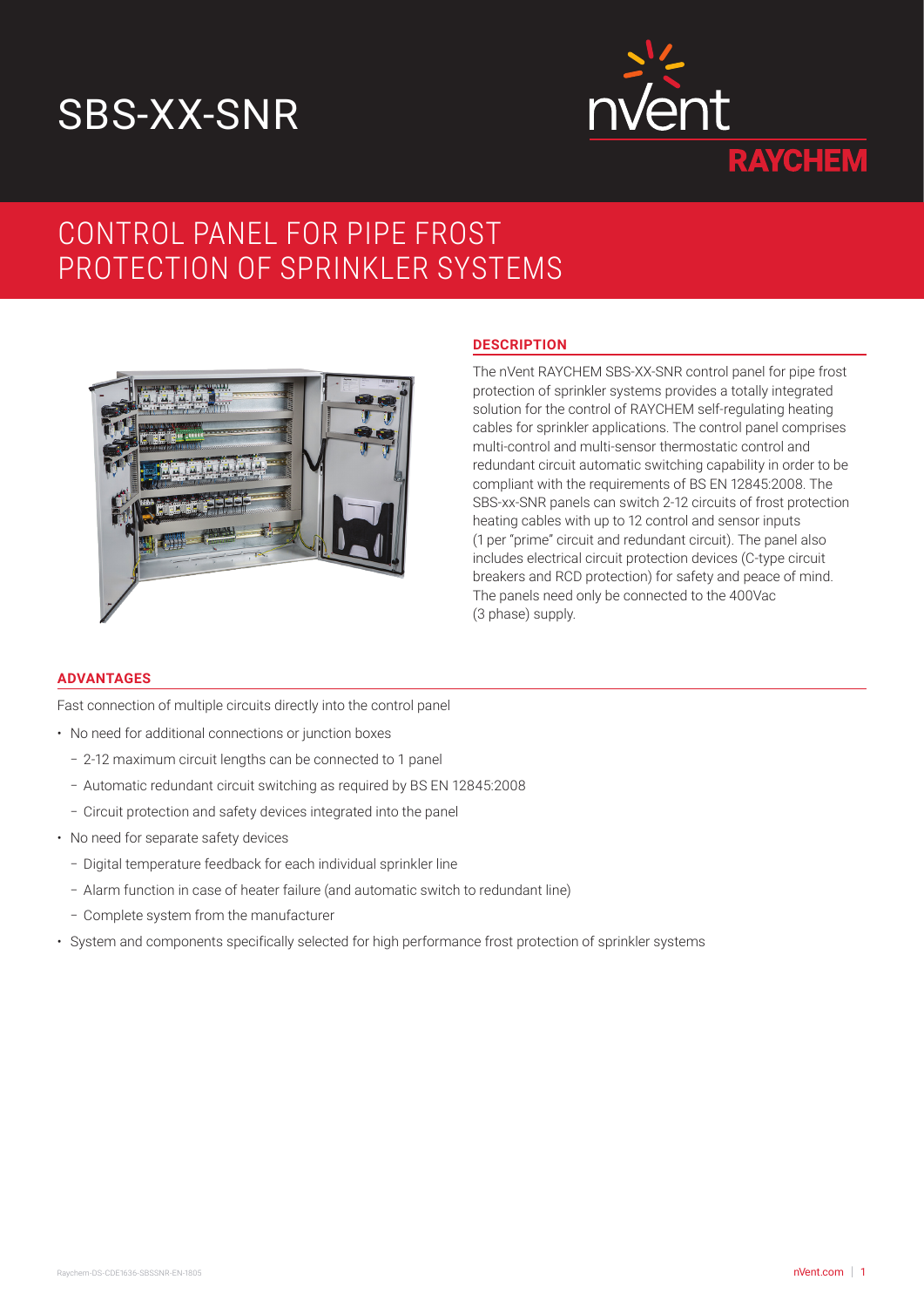# **TECHNICAL DATA**

| Control                | 2 x Elreha Tarn 1170 Digital line sensing control per sprinkler line<br>- Prime circuit<br>- Redundant circuit (max. 12 controllers per panel) |  |
|------------------------|------------------------------------------------------------------------------------------------------------------------------------------------|--|
| Supply voltage         | 400 Vac (3 Phase)                                                                                                                              |  |
| Heater circuit voltage | 230Vac 50/60Hz                                                                                                                                 |  |
| Ambient temperatures   | +10 $^{\circ}$ C to +35 $^{\circ}$ C                                                                                                           |  |
| Sensor                 | Ambient sensor and line sensor per sprinkler line                                                                                              |  |
| Approval               | CE (IEC61439)                                                                                                                                  |  |
| Main switch            | Dependent on selected panel (32A - 63A)                                                                                                        |  |
| <b>RCD</b>             | 300 <sub>m</sub> A                                                                                                                             |  |
| Line Circuit breakers  | 16A (Type C) per heating circuit.                                                                                                              |  |
| Alarm function         | 1 general potential free alarm contact; Alarm light indicator on panel front                                                                   |  |
| Selector switch        | Automatic Mode/ Manual Prime circuit on mode / Manual redundant circuit on mode                                                                |  |

# **PANEL DIMENSIONS**

| <b>Product</b> | Weight (kg) | Length (mm) | Width (mm) | Depth (mm) |
|----------------|-------------|-------------|------------|------------|
| SBS-02-SNR     | 45          | 600         | 600        | 210        |
| SBS-04-SNR     | 90          | 800         | 800        | 210        |
| SBS-06-SNR     | 90          | 800         | 800        | 210        |
| SBS-08-SNR     | 115         | 1000        | 800        | 300        |
| SBS-10-SNR     | 140         | 1000        | 1000       | 300        |
| SBS-12-SNR     | 140         | 1000        | 1000       | 300        |

# **RELATED PRODUCTS**

The SBS-xx-SNR control panel is compatible with the RAYCHEM pipe frost protection cables:

FS-A-2X - 150 metres per circuit FS-B-2X - 105 metres per circuit FS-C10-2X - 150 metres per circuit (for 180m circuits, please contact nVent RAYCHEM) R-ETL-A - 100 meters per circuit

# **ORDER REFERENCE**

| <b>Product name</b> | <b>Order reference</b> | <b>Description</b>                                          |
|---------------------|------------------------|-------------------------------------------------------------|
| SBS-02-SNR          | 185780-000             | Multi circuit control panel for sprinkler systems (1 pipe)  |
| SBS-04-SNR          | 278362-000             | Multi circuit control panel for sprinkler systems (2 pipes) |
| SBS-06-SNR          | 300074-000             | Multi circuit control panel for sprinkler systems (3 pipes) |
| SBS-08-SNR          | 158834-000             | Multi circuit control panel for sprinkler systems (4 pipes) |
| SBS-10-SNR          | 012276-000             | Multi circuit control panel for sprinkler systems (5 pipes) |
| SBS-12-SNR          | 712998-000             | Multi circuit control panel for sprinkler systems (6 pipes) |
|                     |                        |                                                             |

# **INSTALLATION INSTRUCTION**

Complete panel wiring information and schematics are provided with the product. All electrical installations must be carried out by an approved electrician in compliance with local electrical requirements and norms.